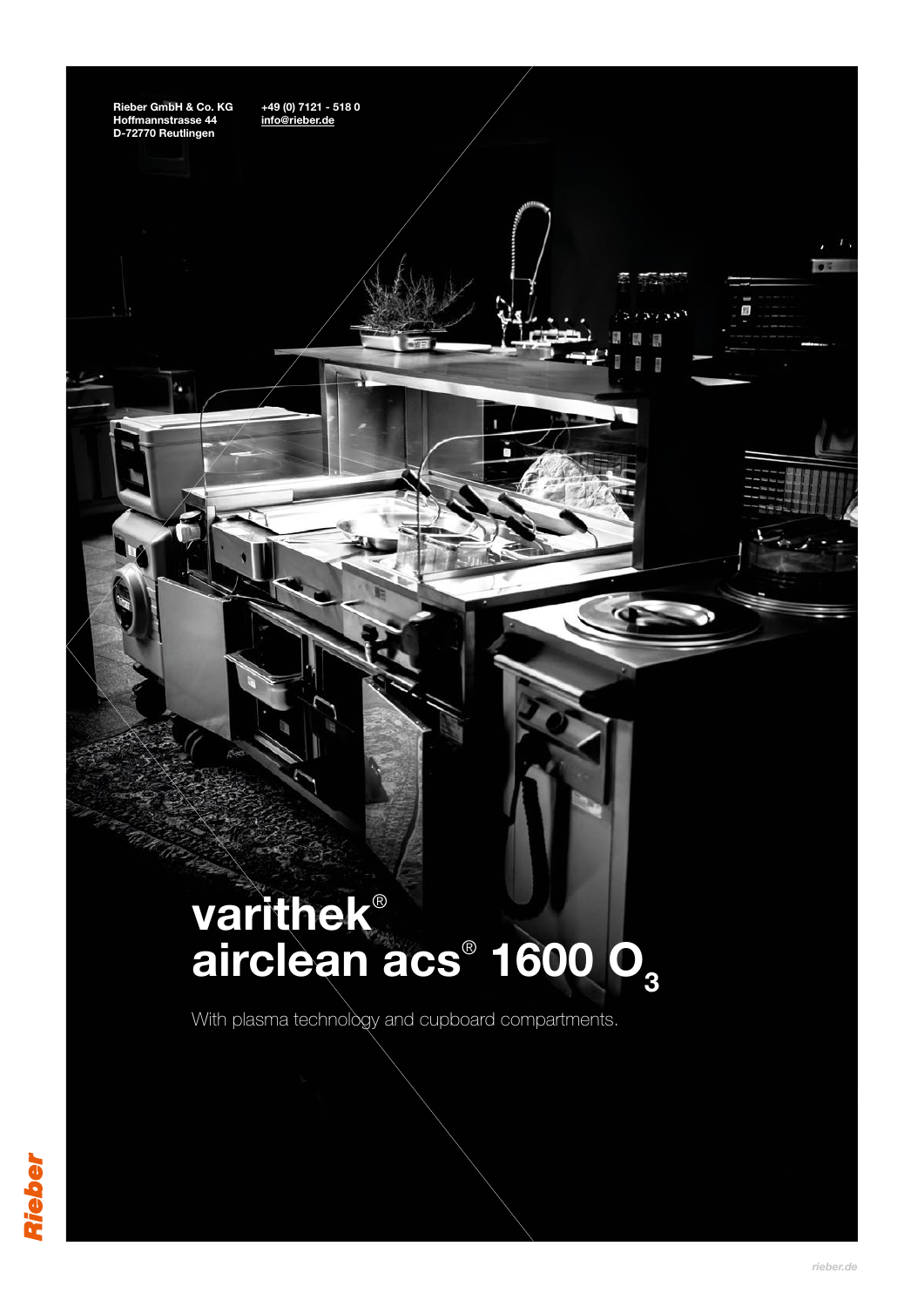## **FUNCTION**

Mobile cooking module with integrated edge extraction on three sides and circulating air cleaning with plasma technology for the additional removal of odours. The integrated extraction technology collects the cooking vapours where they originate. It cleans them using a sophisticated filter system and then directs them back into the room odourlessly. In a robust welded design manufactured in 18/10 stainless steel with panelling on 3 sides and an inspection cover on the guest side. Niche (L x W x H) 1200 x 660 x 250 mm for up to three varithek® cooking appliances (with or without a system rack). Fitted as standard with a gantry and splash guard panels on the sides made of laminated safety glass. The splash guard panels significantly improve the extraction power and can be easily removed for cleaning. The gantry is easily accessible from the top and facilitates direct access for the installation and the electrics thanks to a removable stainless steel storage shelf. An LED light strip is installed underneath. Two cupboard compartments (hygiene standard H3) are situated in the middle of the substructure that are available in different versions: 1x hot / 1x cold, 2x neutral, 1x neutral / 1x hot, 1x neutral / 1x cold, 2x hot and 2x cold. Each with 8 seamlessly deep-drawn support rails for holding GN containers and grilles up to GN 1/1. Inspection doors on the right and left.

With digital or analogue control. Digital control with the following functions: 4-level extraction power, display of faults and the consumption (degree of wear) of the filter elements (activated carbon filters), different coloured LED lights indicate the operating status, display of faults by means of continuous texts, operating hours counter, buzzer is activated in case of an alarm.

## **TECHNICAL FEATURES**

airclean acs® consists of flame-resistant high-performance grease separators with a Zyklon® lamellar profile, removable grease collection trays, two fan motor units with plasma technology and activated carbon filters in the base of the system.

Patented: DE 10 2004 042 158.7

Low-noise radial fan.

Operating screen, ON/OFF switch and 6 moisture-protected sockets, each with hinged lid, for connecting the appliances being used. Standard analogue version: 2x 400 V and 4x 230 V sockets. Standard digital version: 2x 400 V and 3x 230 V sockets.

Splash guard panels on the sides improve the extraction power.

2x swivel castors with parking brake and 2x fixed castors, height 125 mm. Max. 22 kW, 3 N AC 400 V 50/60 Hz. 400 V connection cable, 32 amp CEE plug, approx. 3 m long. Protection rating IP X4. 2x hot.

In a digital and analogue version. Only available in the digital version from 01.01.2018.

## **COMPLIANCE WITH STANDARDS AND REGULATIONS**

acs meets the requirements of VDI 2052 (ventilation systems). Tested according to DIN EN 60335-1 and EN 60335-2-99. All components comply with the DIN and VDE guidelines as well as the German regulations governing health and safety in the kitchen. According to the German Food Hygiene Ordinance the appliance must be fitted with a germ guard when being used for display cooking.

## **CLEANING**

All filter, fan and collection components can be removed for cleaning without the need for tools.

Seals can be removed for maintenance and cleaning.

The splash guard panels on the sides can be easily removed for cleaning the gantry.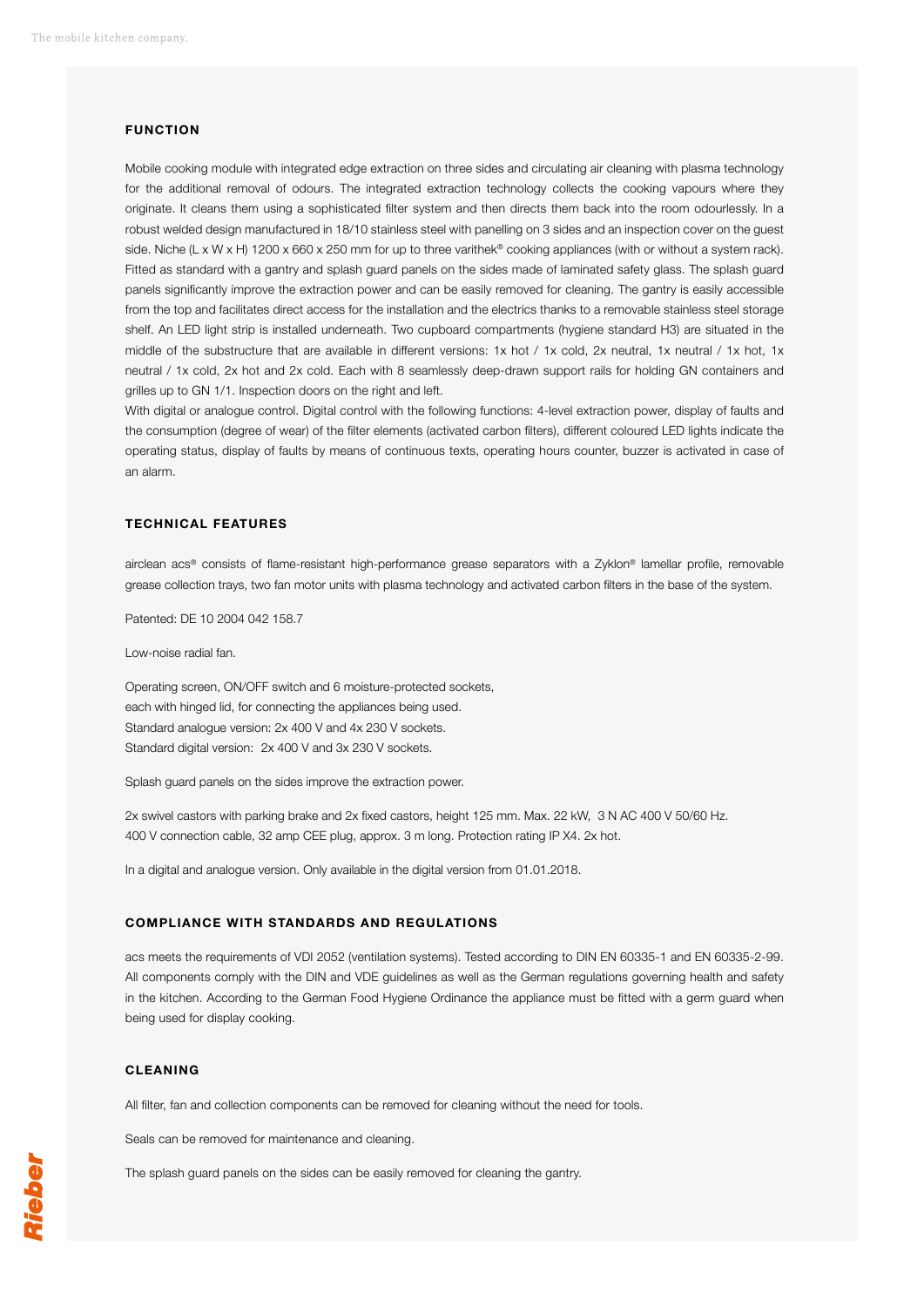

| Niche: $(L \times W \times H)$                      |
|-----------------------------------------------------|
| Material:                                           |
| Weight with gantry:                                 |
| <b>External dimensions:</b> $(L \times W \times H)$ |
| Rated voltage:                                      |
| Connected load:                                     |
| Refrigeration range of                              |
| refrigerated compartment:                           |
| Temperature range of heated                         |
| compartment:                                        |

**1200 x 660 x 250 mm Stainless steel 18/10, WN 1.4301 approx. 237 kg approx.1665 x 850 x 1300 mm 3N AC 400V 50/60 Hz, 32 A max. 22 KW**

**+2 °C –– 10 °C**

**+30 °C –– +110 °C**



| Digital control                              | Order no.   | Analogue control                           | Order no.   |
|----------------------------------------------|-------------|--------------------------------------------|-------------|
| acs 1600 O3 W/K digital<br>(hot/cold)        | 91 14 04 07 | Model acs 1600 O3 W/K<br>(hot/cold)        | 91 14 01 41 |
| acs 1600 O3 N/N digital<br>(neutral/neutral) | 91 14 04 09 | Model acs 1600 O3 N/N<br>(neutral/neutral) | 91 14 01 43 |
| acs 1600 O3 N/W digital<br>(neutral/hot)     | 91 14 04 10 | Model acs 1600 O3 N/W<br>(neutral/hot)     | 91 14 01 44 |
| acs 1600 O3 N/K digital<br>(neutral/cold)    | 91 14 04 12 | Model acs 1600 O3 N/K<br>(neutral/cold)    | 91 14 01 45 |
| acs 1600 O3 W/W digital<br>(hot/hot)         | 91 14 04 08 | Model acs 1600 O3 W/W<br>(hot/hot)         | 91 14 01 42 |
| acs 1600 O3 K/K digital<br>(cold/cold)       | 91 14 04 11 | Model acs 1600 O3 K/K<br>(cold/cold)       | 91 14 01 80 |

| <b>Accessories</b>                                                                              | Order no.   |
|-------------------------------------------------------------------------------------------------|-------------|
| Stainless steel spice shaker holder 2x 2/8 with 2 cut-outs for GN bowls 2/8 65 deep             | 61 98 03 33 |
| Stainless steel spice shaker holder 4x 1/9 with 4 cut-outs for GN bowls 1/9 65 deep             | 61 98 03 34 |
| Black panelling on 3 sides                                                                      | 91 14 03 04 |
| Large selection of varithek <sup>®</sup> insert elements and matching thermoplates <sup>®</sup> | On reauest  |